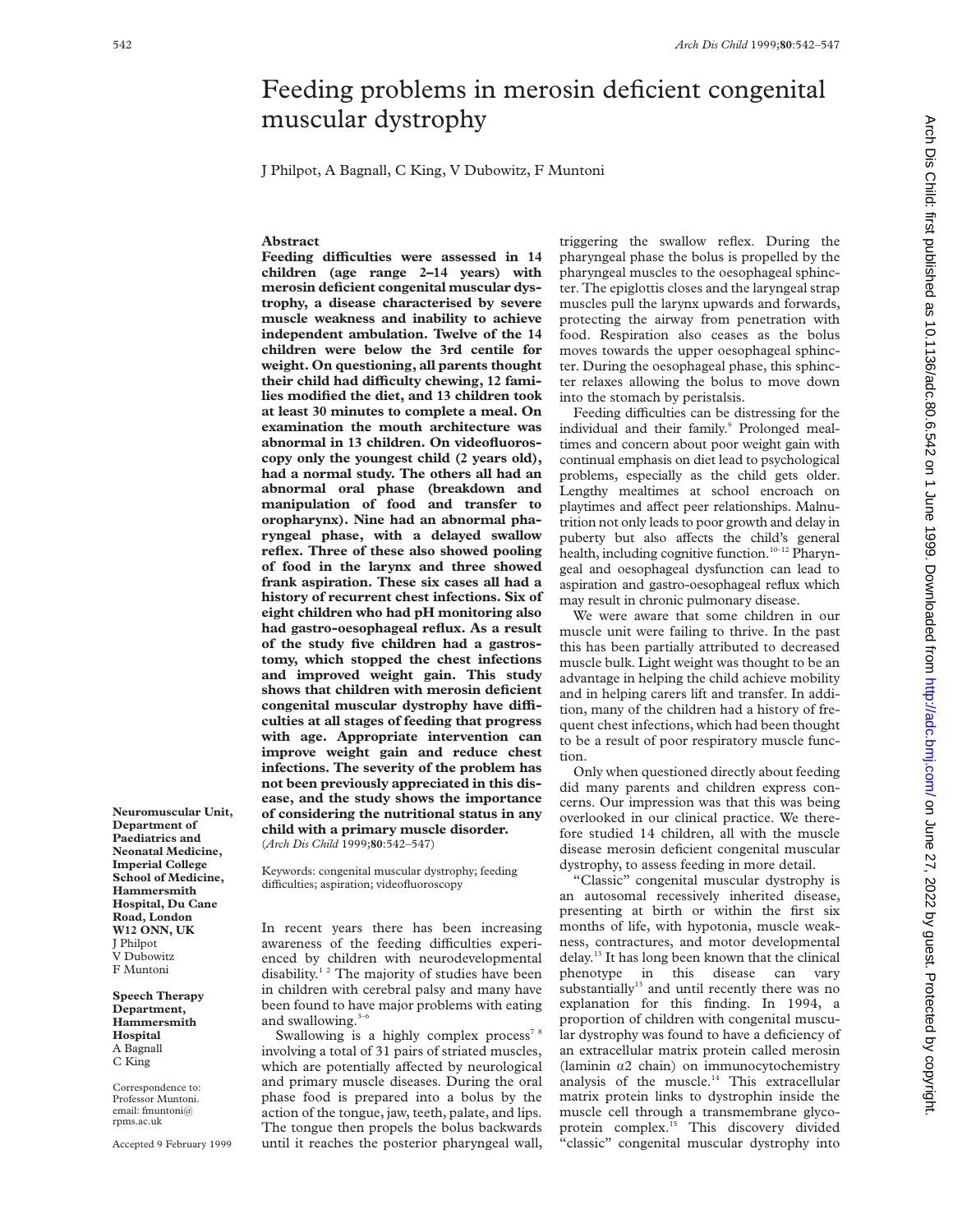two groups—merosin positive and merosin deficient. Although the disease is not progressive, children with merosin deficient congenital muscular dystrophy are severely affected and the creatine kinase is greatly increased, usually above 1000 iu/l.<sup>16</sup> They present at birth or by six months of age with hypotonia and delayed motor development. The muscle weakness is severe and maximal motor function achieved is usually standing with support.<sup>16</sup> This group was chosen for the study as they were followed every six months in the neuromuscular clinic and appeared to have poor weight gain.

# **Method**

Clinical details of 14 children with merosin deficient congenital muscular dystrophy were examined. This represents our total population of affected children who are followed regularly in the neuromuscular clinic, with the exception of two children whose parents declined to take part in the study. Ages ranged from 2–14 years. The children have been followed every six months for the last six years by the same two clinicians (JP, FM). At each clinic visit weight has been recorded. Since commencing this study they have also been assessed on at least three separate occasions by the same speech and language therapist and dietician.

## FEEDING HISTORY

A speech and language therapist obtained a detailed feeding history from all the families by questionnaire and then by direct questioning. They were asked about concerns over their child's weight, chewing and swallowing problems, dietary adaptations, and mealtime length. Symptoms of choking, coughing, vomiting, and recurrent chest infections were recorded. Finally, the family were asked about whether they found mealtimes a stressful or enjoyable experience.

## EXAMINATION

The speech and language therapist performed an assessment of oral anatomy including lip, tongue, jaw, and palate structures and assessed function. Eight cases were directly observed eating a meal and the mealtime length recorded.

#### VIDEOFLUOROSCOPY

All 14 children had an abnormal feeding history examination and therefore proceeded

to a videofluoroscopy. This is a dynamic radiological study of contrast medium passing from mouth to upper oesophagus that allows oral manipulation and swallowing efficiency with food of various consistencies, from liquids to solids, to be viewed.<sup>17 18</sup> The oral phase gives information about chewing and the ability to manipulate food into a bolus and transfer it to the bolus oropharynx to initiate swallowing. The pharyngeal phase shows the efficiency of bolus transfer through the pharynx and allows any penetration of the laryngeal inlet to be seen. All videofluoroscopies were analysed by the same speech and language therapist (AB).

Abnormal oral motor dysfunction included deficient buccal closure, causing drooling and abnormal tongue and jaw movements leading to difficulties with bolus formation and transfer to the oropharynx. Abnormalities in the pharyngeal phase included delayed onset of swallowing, nasopharyngeal penetration, reduced pharyngeal peristalsis, and failure in pharyngeal emptying. Residual food in the pharynx after the swallow increases the risk of aspiration. It also shows if the larynx is protected during the swallow. It will show if contrast penetrates the laryngeal inlet and in the child frankly aspirating it will show contrast passing below the vocal cords into the trachea.<sup>19</sup>

## OESOPHAGEAL pH STUDIES

These were performed in 11 children who gave a history of chest infections, choking, vomiting, or abdominal pain. Three of the 11, however, did not tolerate the procedure (cases 2, 7, and 9) and therefore no results are available. Cases 6, 8, and 14 gave no history of respiratory symptoms, vomiting or recurrent abdominal pain and therefore did not have pH monitoring performed.

#### **Results**

When last assessed in clinic, before diet supplementation or gastrostomy, 12 of the children were below the 3rd centile for weight (table 1). One of them was born below the 3rd centile, eight were below the 3rd centile by three years of age, and three were below by six years. Seven of the 12 children had a growth chart similar to that of case 10 shown in fig 1, which shows the weight continuing to fall further away from the 3rd centile with age. In

*Table 1 Data for 14 children with feeding diYcultes, showing birth weight centile, present weight and centile, and feeding history*

| Case           | Birth<br>weight<br>centile | Age<br>(years) | Weight<br>(kg) | Weight<br>centile | Modified<br>food | Poor<br>chewing | Meal<br>time<br>(mins) | Stress at<br>meals | Choking        | Chest<br>infections |
|----------------|----------------------------|----------------|----------------|-------------------|------------------|-----------------|------------------------|--------------------|----------------|---------------------|
|                | $<$ 3rd                    | 2              | 8.65           | $<$ 3rd           | No               | Yes             | 60                     | No                 | Yes            | Yes                 |
| 2              | $10 - 50$                  | 3.5            | 10.94          | $<$ 3rd           | Yes              | Yes             | 60                     | Yes                | Yes            | Yes                 |
| 3              | 90                         | 3.5            | 11.52          | $<$ 3rd           | Yes              | Yes             | 60                     | No                 | Yes            | Yes                 |
| 4              | 3rd                        | 4              | 11.4           | $<$ 3rd           | Yes              | Yes             | 30                     | No                 | No             | Yes                 |
| 5              | 3rd                        | 4.5            | 11.25          | $<$ 3rd           | Yes              | Yes             | 30                     | No                 | Yes            | Yes                 |
| 6              | $3 - 10$                   | 7.5            | 7.1            | $<$ 3rd           | Yes              | Yes             | 60                     | Yes                | No             | No                  |
| $\overline{ }$ | $3 - 10$                   | 7.5            | 16.96          | $<$ 3rd           | Yes              | Yes             | 60                     | No                 | Yes            | Yes                 |
| 8              | $3 - 10$                   | 8              | 15.84          | $<$ 3rd           | Yes              | Yes             | 60                     | Yes                | N <sub>0</sub> | No                  |
| 9              | $10 - 50$                  | 8              | 27.4           | 50                | Yes              | Yes             | 30                     | Yes                | Yes            | Yes                 |
| 10             | $10 - 50$                  | 10             | 14.68          | $<$ 3rd           | Yes              | Yes             | 60                     | Yes                | No             | Yes                 |
| 11             | $10 - 50$                  | 11.5           | 22.95          | $<$ 3rd           | Yes              | Yes             | 60                     | Yes                | Yes            | Yes                 |
| 12             | $90 - 97$                  | 12             | 15.72          | $<$ 3rd           | Yes              | Yes             | 15                     | No                 | Yes            | Yes                 |
| 13             | $10 - 50$                  | 13.5           | 24.45          | $<$ 3rd           | Yes              | Yes             | 60                     | No                 | Yes            | Yes                 |
| 14             | $3 - 10$                   | 14             | 47             | 50                | No               | Yes             | 45                     | No                 | No             | No                  |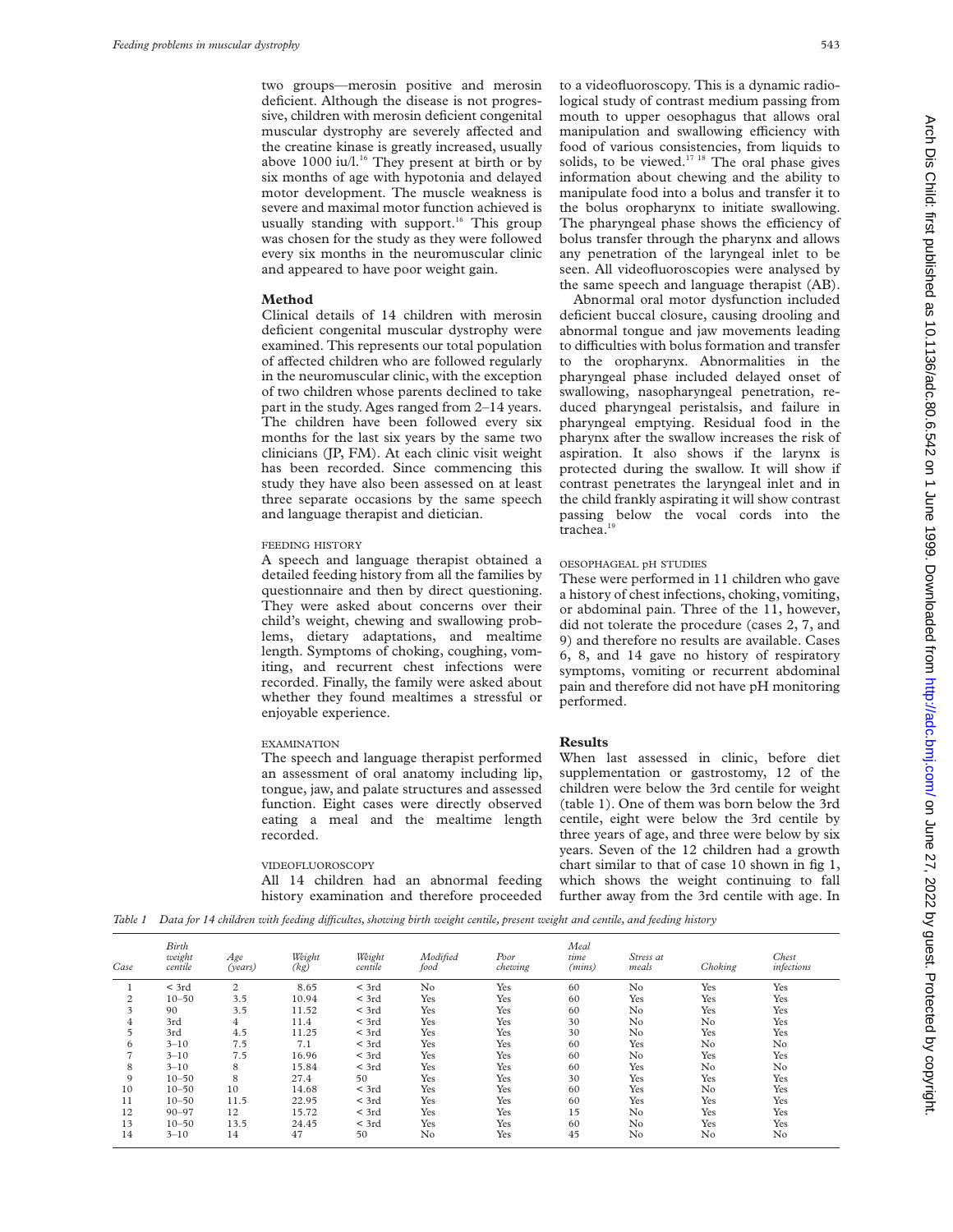

*Figure 1 Weight chart of a boy (case 10) with merosin deficient congenital muscular dystrophy. Note the progressive failure to thrive.*

the other five children, once the weight had fallen below the 3rd centile it continued to run below but parallel to this centile with increasing age.

FEEDING HISTORY AND CLINICAL EXAMINATION All the children were assessed by a speech and language therapist. When directly asked, all parents reported that their child had difficulties chewing food and 12 families reported that they had to modify the food by mashing or liquidising it (table 1). All the children took at least 30 minutes for mealtimes except case 18, who only took 15 minutes to complete her meal. However, she had put no weight on from the age of 5 to 12 years.

A history of choking was obtained in nine children and all of them had more than three chest infections a year requiring antibiotic treatment. Chest infections throughout the

*Table 2 Oral examination results*

| Case           | Weight<br>centile | Lip closure | Bite   | Palate | Tongue<br>movement. | FVC %    |
|----------------|-------------------|-------------|--------|--------|---------------------|----------|
|                | $<$ 3rd           | Adequate    | Open   | Normal | Good                | Not able |
| $\overline{2}$ | $<$ 3rd           | Poor        | Open   | Normal | Good                | Not able |
| 3              | $<$ 3rd           | Adequate    | Closed | Normal | Good                | Not able |
| $\overline{4}$ | $<$ 3rd           | Poor        | Open   | High   | Poor                | 35       |
| 5              | $<$ 3rd           | Poor        | Open   | High   | Poor                | Not able |
| 6              | $<$ 3rd           | Poor        | Open   | High   | Poor                | 39       |
| $\overline{7}$ | $<$ 3rd           | Poor        | Open   | High   | Poor                | 55       |
| 8              | $<$ 3rd           | Poor        | Open   | High   | Poor                | 16       |
| $\mathbf Q$    | 50                | Poor        | Open   | High   | Poor                | 18       |
| 10             | $<$ 3rd           | Poor        | Open   | High   | Poor                | 11       |
| 11             | $<$ 3rd           | Poor        | Open   | High   | Poor                | Not able |
| 12             | $<$ 3rd           | Poor        | Open   | High   | Poor                | 20       |
| 13             | $<$ 3rd           | Poor        | Open   | High   | Poor                | 12       |
| 14             | 50                | Poor        | Open   | High   | Poor                | 59       |

FVC %, forced vital capacity % predicted for age, height, sex; Not able, children unable to perform test.

group were common, with 11 children giving a positive history. Results of chest radiography were not available as the children in the study were appropriately seen at their local hospital during these acute respiratory episodes. Interestingly, despite the numerous feeding problems obtained on history and concerns about weight, only seven families perceived mealtimes as stressful.

On examination the three youngest children were either normal or had mild oral abnormalities (table 2). All the other children, including those with a normal weight, were very abnormal on examination, with poor lip closure, an anterior open bite, high arch palate, and reduced tongue movements. Eight children were observed feeding and the time taken to complete a meal corresponded to that reported by the parents.

## VIDEOFLUOROSCOPY

Weight (lbs)

 $\widehat{q}$ 

Μe

Fourteen children underwent videofluoroscopy (table 3). Only the youngest child, aged 2 years, had a normal swallow. The other children had abnormal swallows, including two children with a normal weight (cases 9 and 14). All had an abnormal oral phase, showing impairment of chewing and bolus formation. They all also demonstrated difficulty propelling the food bolus to the oropharynx to initiate the swallow reflex.

The pharyngeal phase was abnormal in nine children. Once food reached the oropharynx the swallowing was delayed and the swallow function poor with numerous inefficient swallow attempts. This resulted in food residue coating the posterior tongue and pharyngeal wall, increasing the risk of late aspiration. The pharynx appeared to have become desensitised to food residue and no compensatory coughing or swallowing was seen to try to clear the food.

In six children, all with a history of chest infections, food was actually penetrating the laryngeal inlet. In three of them, contrast pooled in the larynx and coated the vocal cords, greatly increasing the risk of aspiration. In the other three, the swallow was definitely unsafe, with aspiration of food below the level of the cords into the trachea. In all three cases no cough reflex was triggered, indicating silent aspiration. These six children also showed reflux on pH monitoring, indicating the need to consider a Nissen fundoplication if planning gastrostomy insertion.

# pH STUDIES

In the eight children who tolerated the procedure, oesophageal reflux was demonstrated in six.

# CLINICAL COURSE AFTER INTERVENTION

In the children failing to thrive but with safe swallows—that is, no evidence of laryngeal pooling or aspiration on videofluoroscopy (cases 1, 2, 6, 7, 8, and 12 )—diet supplementation to increase the energy concentration of ingested food was tried over at least a six month period. Initially they were given advice on increasing the energy density of the diet by increasing the fat content—that is, advising on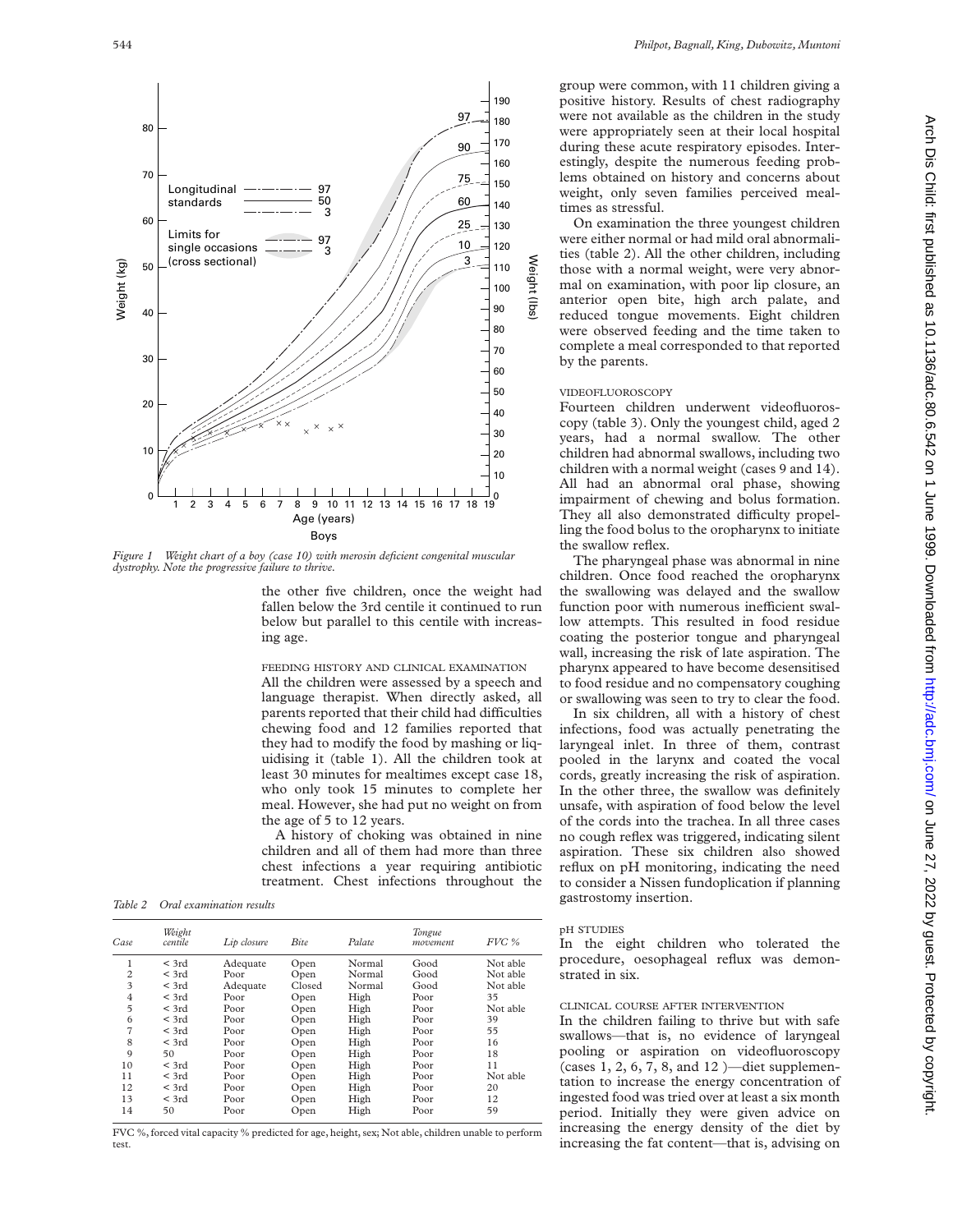*Table 3 Videofluoroscopy results*

| Case           | Oral<br>phase | Pharyngeal<br>phase | Laryngeal<br>penetration | рH<br>studies | Management                  |
|----------------|---------------|---------------------|--------------------------|---------------|-----------------------------|
|                | Normal        | Normal              | None                     | Reflux        | Feeding advice              |
| $\overline{c}$ | Abnormal      | Abnormal            | None                     | Not tolerated | Feeding advice              |
| 3              | Abnormal      | Ahnormal            | None                     | Reflux        | Gastrostomy                 |
| $\overline{4}$ | Abnormal      | Abnormal            | Pooling                  | Reflux        | Gastrostomy                 |
| $\overline{5}$ | Abnormal      | Abnormal            | Aspiration               | Normal*       | Gastrostomy                 |
| 6              | Abnormal      | Normal              | None                     | Not done      | Feeding advice              |
| 7              | Abnormal      | Normal              | None                     | Not tolerated | Feeding advice              |
| 8              | Abnormal      | Abnormal            | None                     | Not done      | Feeding advice              |
| $\mathbf Q$    | Abnormal      | Abnormal            | Pooling                  | Not tolerated | Feeding advice <sup>+</sup> |
| 10             | Abnormal      | Abnormal            | Pooling                  | Reflux        | Feeding advice <sup>+</sup> |
| 11             | Abnormal      | Abnormal            | Aspiration               | Reflux        | Feeding advice <sup>+</sup> |
| 12             | Abnormal      | Normal              | None                     | Normal        | Gastrostomy                 |
| 13             | Abnormal      | Abnormal            | Aspiration               | Reflux        | Gastrostomy                 |
| 14             | Abnormal      | Normal              | None                     | Not done      | Feeding advice              |

Not tolerated, pH study unsuccessful.

\*pH study normal before gastrostomy; †gastrostomy discussed.

high fat alternatives to "healthy" low fat foods. They were also started on 1 kcal/ml nutritionally complete liquid supplements (volume depending on age), with powdered carbohydrate polymer added to drinks and occasionally sprinkled on solids. If no response in weight was seen after three months the energy density of the liquid supplements was increased—that is, 1.5 and 2 kcal/ml. One of the major difficulties with diet supplementation was compliance of the child who grew tired of each supplement after a few months. Advice was also given verbally and in writing about seating and positioning, and adaptive skills to assist feeding. Advice included taking small mouthfuls, limiting mealtimes to avoid tiredness, minimising distractions during feeding to allow the child to concentrate on eating, and making sure the mouth was empty after a meal. Advice was also given on always sitting upright during and for at least half an hour after feeding. No child, however, showed an increase in rate of weight gain and all remained below the 3rd centile.

As a result of the study we offered gastrostomy to seven children, either because of videofluoroscopic evidence of an unsafe swallow associated with recurrent chest infection (six children), or because of severe failure to thrive (one child), as described below.

# *Unsafe swallow on videofluoroscopy associated with recurrent chest infection*

Cases 4, 5, and 13 had a gastrostomy because of a history of recurrent chest infections and evidence of an unsafe swallow on videofluoroscopy. All three cases also had a weight below the 3rd centile. The gastrostomy was performed under general anaesthesia in a hospital with postoperative paediatric intensive care facilities. The three cases highlighted the difficulty of whether also to perform a fundoplication at the same time. Case 4 had a gastrostomy two years ago. Videofluoroscopy showed that he was at risk of aspiration. Although his pH study showed mild reflux, it was felt that it was not sufficient to warrant a fundoplication, and since gastrostomy he has had no problems with vomiting. Cases 5 and 13 had gastrostomies 18 months and 12 months ago, respectively. Case 13 also had a fundoplication as the pH study showed reflux. Case 5 had a gastrostomy only as his pH study was negative. After three months, however, he developed severe

oesophageal reflux, causing vomiting with weight loss, and therefore had a subsequent fundoplication. Since gastrostomy the chest infections have stopped in all three children and none has required hospital admission. The weight in all three cases has increased to the 10th centile.

Gastrostomy was also discussed with cases 9 and 10, who showed pooling of food in the larynx, and case 11, who was aspirating on videofluoroscopy. At present the families have elected not to proceed with gastrostomy. They were given feeding advice to minimise the risk of aspiration. As well as the usual information describe above, advice included thickening of food, avoiding foods with mixed consistencies, and encouraging the child to swallow or cough if food stuck in the throat rather than drinking fluid. Seating advice was strongly emphasised. Cases 10 and 11 were also given calorie supplementation.

## *Severe failure to thrive*

Case 12 is the first case who has had a gastrostomy purely for poor weight gain (15–15.72 kg from 5–12 years). She had no history of chest infections and videofluoroscopy and pH studies were normal. We found it more difficult to recommend surgical intervention in the asymptomatic children with poor weight gain alone, as we had no evidence that gastrostomy would be effective in this group of children and the procedure was not without risk. Since insertion she has put on 2.5 kg in two months.

One other child (case 3) had a fundoplication for severe gastro-oesophageal reflux not responding to medical treatment at which time a gastrostomy was also performed. Her weight was also below the 3rd centile. She has not had a chest infection since the procedure and her weight has increased up to the 10th centile in six months.

# **Discussion**

Our study has shown that feeding problems are frequent in merosin deficient congenital muscular dystrophy. Problems included difficulty chewing the food, abnormal swallowing of the bolus with or without aspiration, and gastrooesophageal reflux. As a consequence of these difficulties the children's failure to thrive was notable and they had recurrent chest infections.

There are very few studies on feeding in children with a primary neuromuscular disease. Energy expenditure is much lower in patients with a disability who are not ambulant than in those who are.<sup>20</sup> Little is known, however, about the nutritional needs of patients with severe motor disability. In addition, the nutritional status of a child with a muscle disease is difficult to measure because musculoskeletal deformities make total length measurements impossible.<sup>21</sup> Estimates of body fatness by measurement of skinfold thickness in prepubertal children is associated with large errors at the individual level.<sup>22</sup> Problems also arise in measuring weight, as this includes muscle atrophy which may be caused by underlying disease rather than poor nutrition.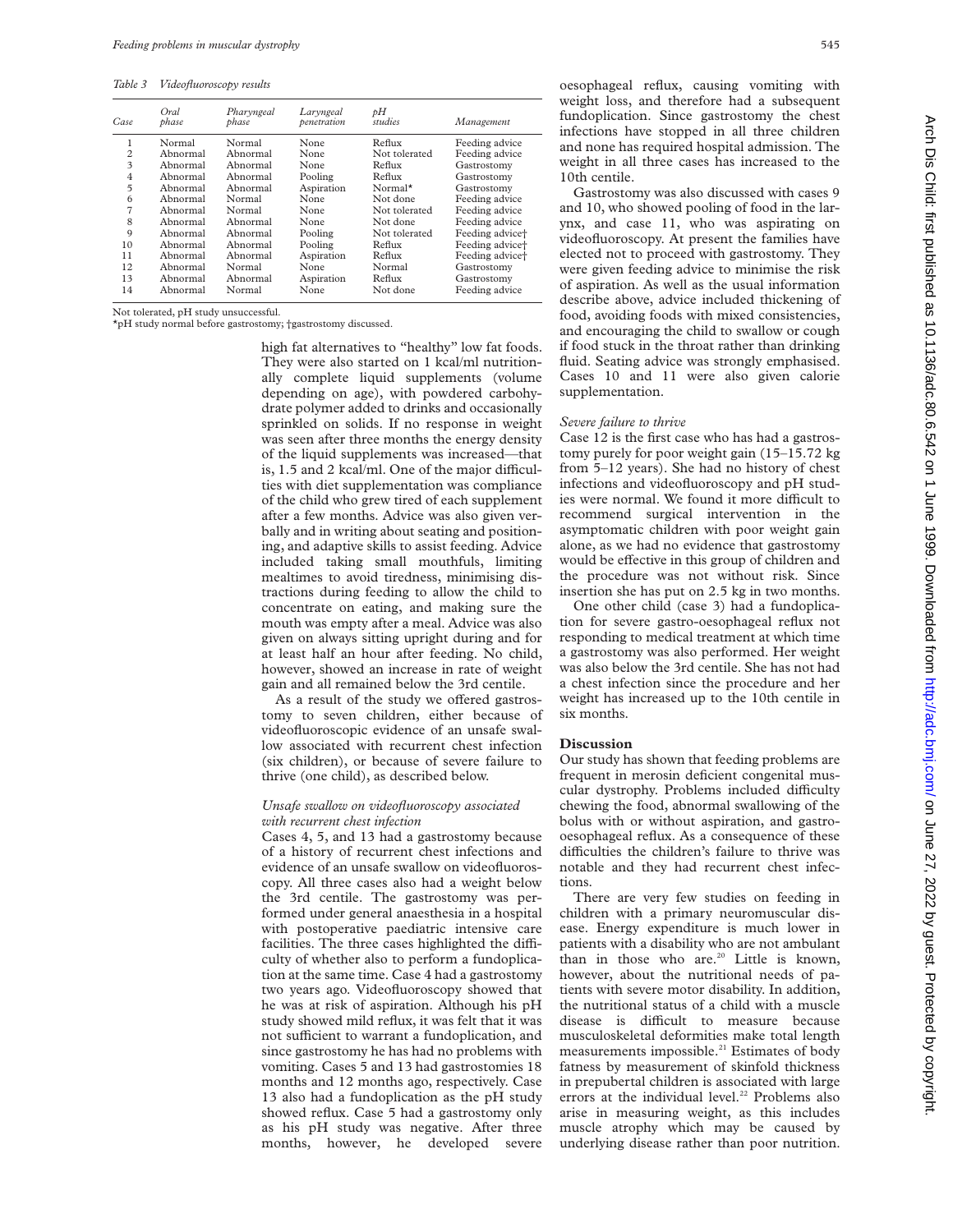#### ORAL PHASE

This stage of feeding is dependent on both the structure and function of the oral cavity and both were frequently affected in our series of patients. Feeding difficulties in children are unique because their swallowing apparatus is growing, developing, and changing. Studies in children with cerebral palsy have found a high prevalence of oral motor dysfunction.3 6 In our series the three youngest children had relatively normal oral examinations. After the age of 4 years, however, all children had developed abnormal mouth architecture. The anterior open bite allows spillage of food and greatly reduces the surface area for chewing. One previous study has also shown a high prevalence of open bite and delayed dentition in primary muscle disease.<sup>23</sup> Why malocclusion has developed in our series of children is not known. They are mouth breathers and this has been shown to cause abnormal mandibular growth and an open bite. $24$  It is also possible that the facial muscle weakness influences jaw growth in childhood, resulting in malocclusion. As well as the structural abnormalities, dysfunctional, weak tongue movements makes manipulation of food difficult and poor lip closure impedes initiation of swallowing. Oral muscle weakness and the development of an abnormal mouth architecture in early childhood, combined with weaning and introduction of more solid foods that require chewing, may explain the increasingly poor weight gain with age seen in many of our patients.

All parents said their children had difficulty chewing and most had to modify the diet. Although some of the children had been followed for several years, this information was not volunteered until we specifically asked about diet and feeding. Supplements were tried in children with poor weight and safe swallows but without success. Their eating ability is probably impaired to a degree that they are unable to meet their energy needs even with energy supplements.

# PHARYNGEAL PHASE

As well as difficulties during the oral stage of feeding with food manipulation and bolus formation, nine of the 14 children had notable pharyngeal impairment of food handling. Videofluoroscopy showed ineffective swallow reflex, poor pharyngeal peristalsis with prolonged transit time, and pharyngeal residue after completion of the swallow. Three of these children also showed penetration of contrast into the laryngeal inlet and three others were frankly aspirating with contrast entering the trachea. During the videofluoroscopy study no choking or coughing was observed in these six children, indicating silent aspiration. This finding highlights the difficulty of deciding whether a child is aspirating from the history alone.

# 546 *Philpot, Bagnall, King, Dubowitz, Muntoni*

# OESOPHAGEAL PHASE

Gastro-oesophageal reflux was found in six of the eight children who had pH studies. One of the cases required a fundoplication with gastrostomy for persistent reflux not responding to medical treatment.

There are now several reports on the use of gastrostomies in children with a neurodisability.25–28 It can be used to help weight gain when the child is failing to thrive and when the oral route is unsafe for all nutritional needs. As with case 5, many studies found that a high proportion of children fed via a gastrostomy tube develop oesophageal reflux.27–29 A negative pH study result before gastrostomy does not guarantee that there will be no reflux once gastrostomy feeding is introduced. Some investigators therefore advocate performing a fundoplication at the same time as gastrostomy to prevent this complication.<sup>3</sup> Performing a fundoplication, however, makes the procedure more invasive.<sup>31</sup> This is an important consideration in children with merosin deficient congenital muscular dystrophy because of their severe weakness affecting respiratory function.

Two children in the study were not failing to thrive, despite clinically having the same changes in mouth architecture and function on examination. In fact, in early childhood case 14 had a weight below the 3rd centile but it then increased to the 50th centile when he was started on sodium valproate for epilepsy. We have no explanation for case 9 who is one of the most severely affected children, in terms of muscle function. He is the only one of the group totally unable to feed himself and his videofluoroscopy was very abnormal and yet his weight was on the 50th centile.

Our results show that children with merosin deficient congenital muscular dystrophy have notable feeding problems which were not apparent unless specifically inquired about and investigated. The vast majority of the children were failing to thrive and their frequent chest infections had previously been attributed to poor respiratory muscle function. We have now shown that these children have difficulties at all stages of the feeding process. The abnormal mouth architecture makes chewing and initiation of swallowing difficult and very time consuming. Videofluoroscopy showed that the pharyngeal phase was poor with inefficient swallowing. In six of the 14 children, all with a history of chest infections, contrast was also seen entering the laryngeal inlet. Oesophageal reflux was also common. As a result of this study three children with unsafe swallows have had a gastrostomy and in all cases it has stopped the chest infections. One child has had a fundoplication with gastrostomy for gastrooesophageal reflux which has also stopped the chest infections and vomiting. A further child has had gastrostomy for poor weight alone which has been effective.

Although our results relate to one congenital muscle disease, congenital muscular dystrophy, they probably apply to the other congenital myopathies and even muscle disorders of later onset. Recognition and management of feeding